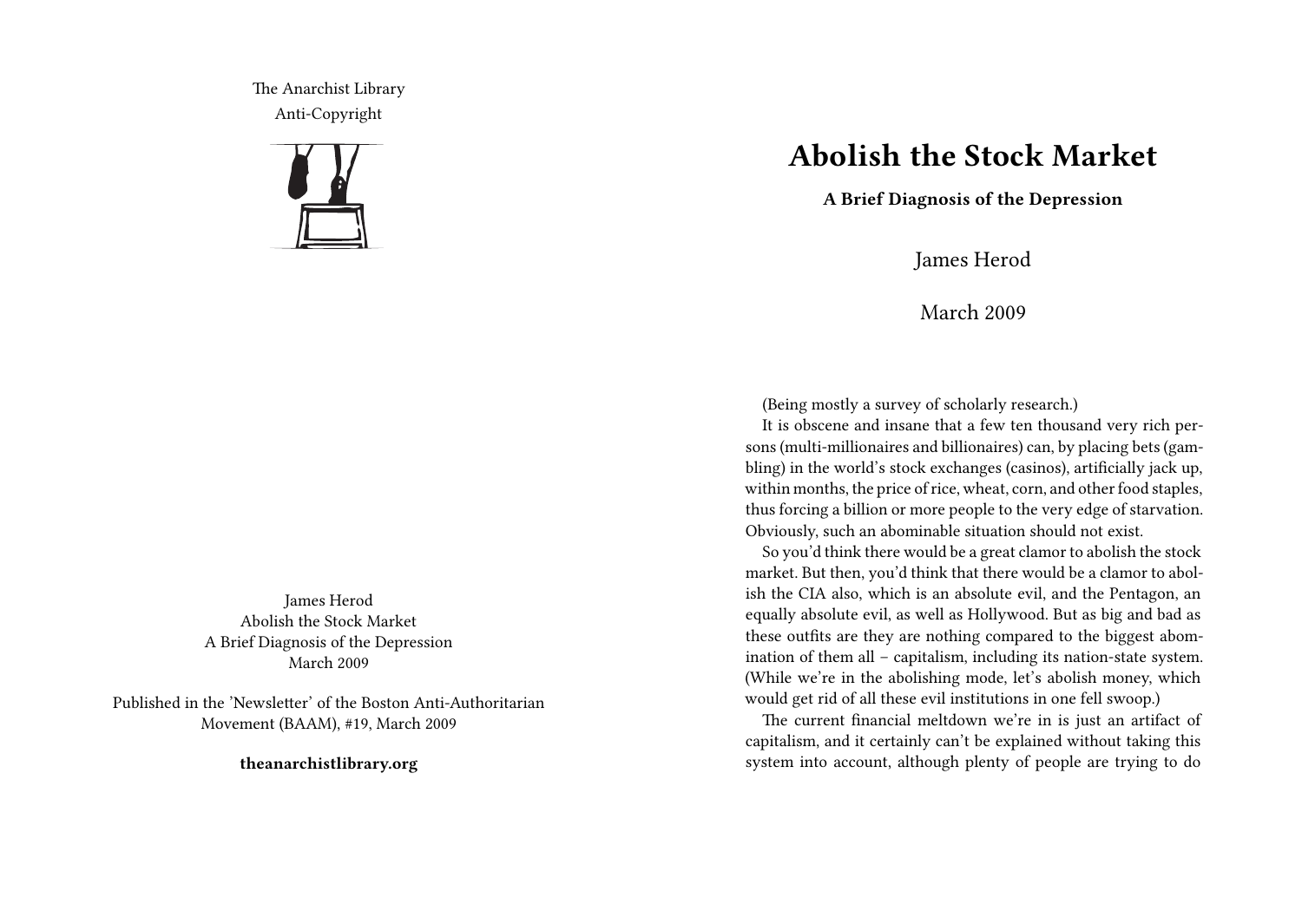just that. The most popular explanation says that those Wall Street bankers are just *too damned greedy*.

So what's going on? I have pieced together the following sketch of the crisis from the writings of our radical social philosophers and historians who have studied the matter, scholars such as John Bellamy Foster and Fred Magdoff, most importantly, but also Immanuel Wallerstein, Michael Hudson, Michel Chossudovsky, Doug Henwood, and Silvia Federici / George Caffentzis, among many others.

To begin with, we are in the early stages of a major depression. This is not a typical brief recession, but a deep, long-lasting, systemic, global depression. It may last a decade. There will be massive unemployment. Hundreds of thousands of businesses will go bankrupt. Maybe a hundred thousand nongovernmental organizations will shut down for lack of funding. Millions will lose their homes. Millions more will lose their pensions. Malls will stand deserted. Poverty will increase dramatically. Millions more people will starve to death in the poorer countries.

A depression is when the so-called economy contracts significantly, maybe by as much as 10-15%. That is, "growth" stops. Growth of what? Capital accumulation. Capital cannot find ways to continue to expand. That is, rich people cannot find ways to invest their surplus money which will yield sufficient profit. When the rate of profit falters, crisis ensues. General panic sets in amongst "investors" (people who make money off money). Capitalism – a system for accumulating capital for the sake of accumulating capital – requires incessant growth (new products, new markets), which is why it is often likened to a cancer, and why it must be eradicated.

As it happened, capitalism has a cyclical aspect. It grows for thirty years or so and then stagnates for roughly thirty more years, with the cycle ending in a depression. And so it has been for five hundred years. The years of stagnation stem from the increasing difficulty of keeping the rate of profit up through the production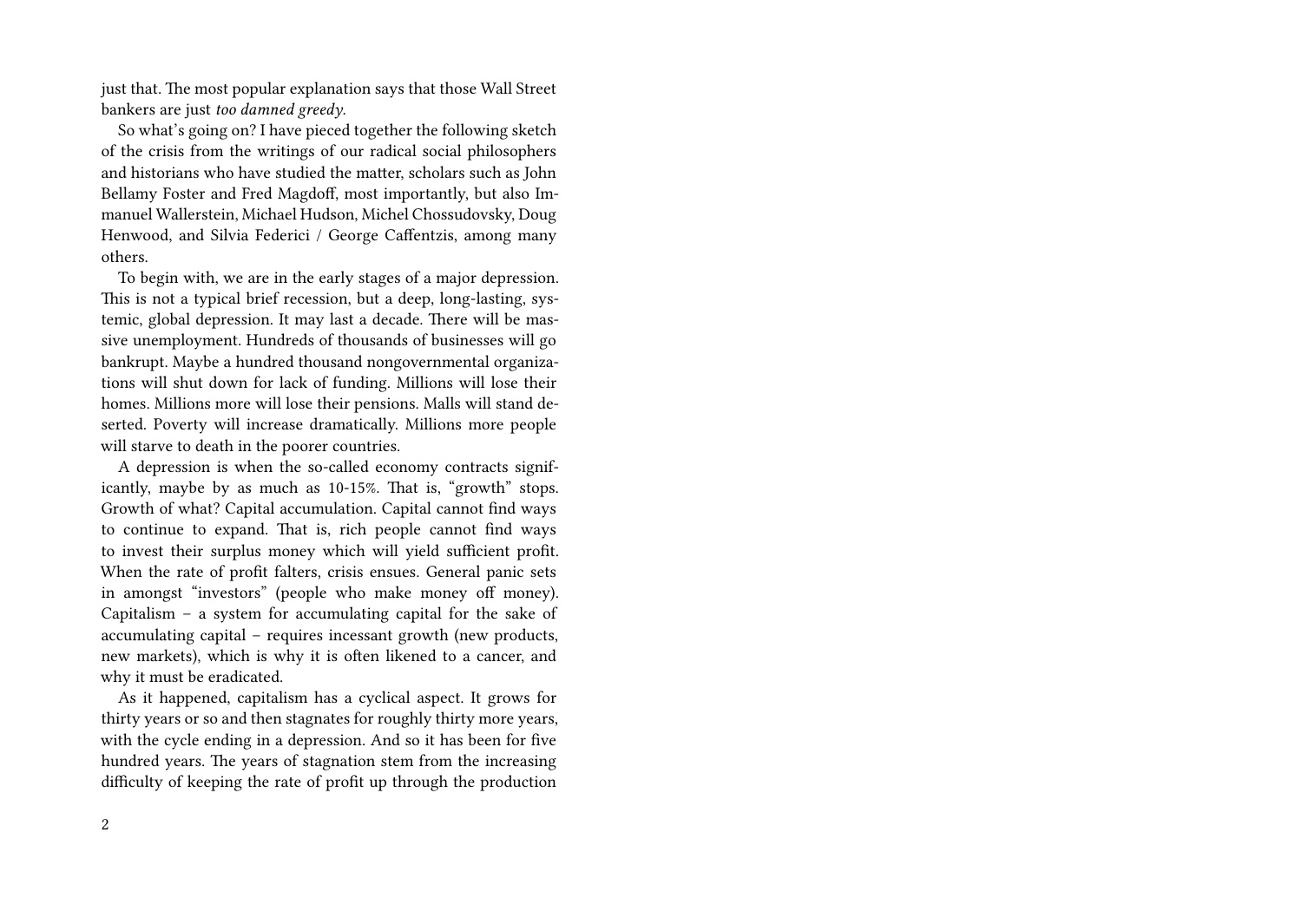David Harvey, "Why the U.S. Stimulus Package is Bound to Fail," February 13, 2009, online at: < http://www.zmag.org/ znet/viewArticle/20559>. See also Harvey's March 13/15, 2009 essay on Counterpunch, "The Crisis and the Consolidation of Class Power: Is This Really the End of Neoliberalism?" online at: <www.counterpunch.org>.

Leo Panitch and Sam Gindin, "From Global Finance to the Nationalization of the Banks: Eight Theses on the Economic Crisis," February 25, 2009 online at:

<www.globalresearch.ca>.

See also an interview with Panitch, February 18, 2009, at: <zcommunications.org>.

Paul Bowman, "Financial Weapons of Mass Destruction," September 2008, online at:

<www.anarkismo.net>.

Matt Taibbi, "The Big Takeover," *Rolling Stone*, issue #1075, April 2, 2009. Also online at: <www.informationclearinghouse.info>.

James Petras, "Latin America: Perspectives for Socialism in a time of a World Capitalist Recession/Depression," online at:

<petras.lahaine.org>.

## *More Generally*

Wallerstein, Immanuel, *Historical Capitalism* Hudson, Michael, *Super Imperialism* Chossudovsky, Michel, *The Globalization of Poverty* Henwood, Doug, *Wall Street* Ingham, Geoffrey, *The Nature of Money* Kindleberger, Charles, *Manias, Panics, and Crashes*

Hutchinson, Frances (and others), *The Politics of Money*

McNally, David, *Against the Market*

of goods and services. The built-up productive capacity outstrips demand. If goods and services don't sell, no profit can be realized, and there is no point in making further investments in the "real economy." So the people who own surplus capital shift over to financial speculation in an effort to keep the profits flowing in. This process is entirely normal to the system.

This is what has been happening again recently.There was a stagnating economy combined with an over-abundance of capital with nowhere to go, so the rich turned to gambling, in a rigged game which yielded enormous profits for a while to those in the know. But now the casino has gone belly up, the system has crashed, and a depression has commenced.

Historically, after a depression, the cycle starts over again. There is some disagreement among radical scholars, however, as to whether the cycle will restart this time in the usual way and continue on as before. Wallerstein, for example, believes that capitalism has reached barriers to its continued growth which it will not be able to overcome and that the system will be gone within twenty to forty years. Most analysts do not go this far, some even claiming that the idea that capitalism will self-destruct is nonsense.

There is general agreement though that the current crisis has distinctive features which make it different from all preceding ones. For one thing, there is the sheer volume of the surplus capital that is sloshing around the world looking for "investment opportunities." We're talking about tens of trillions of dollars, much of it changing hands overnight. Also, with high-speed computers, million-dollar bets can be placed which last only a few minutes. Very little of this betting now takes place in the stock market per se. Most of it is done in the commodity, bond, and currency markets, and through over the counter betting.

Plus, in recent years, the gamblers have invented a whole basketful of new ways to bet (called "financial instruments," e.g., derivatives – forwards, futures, options, swaps, collars). For